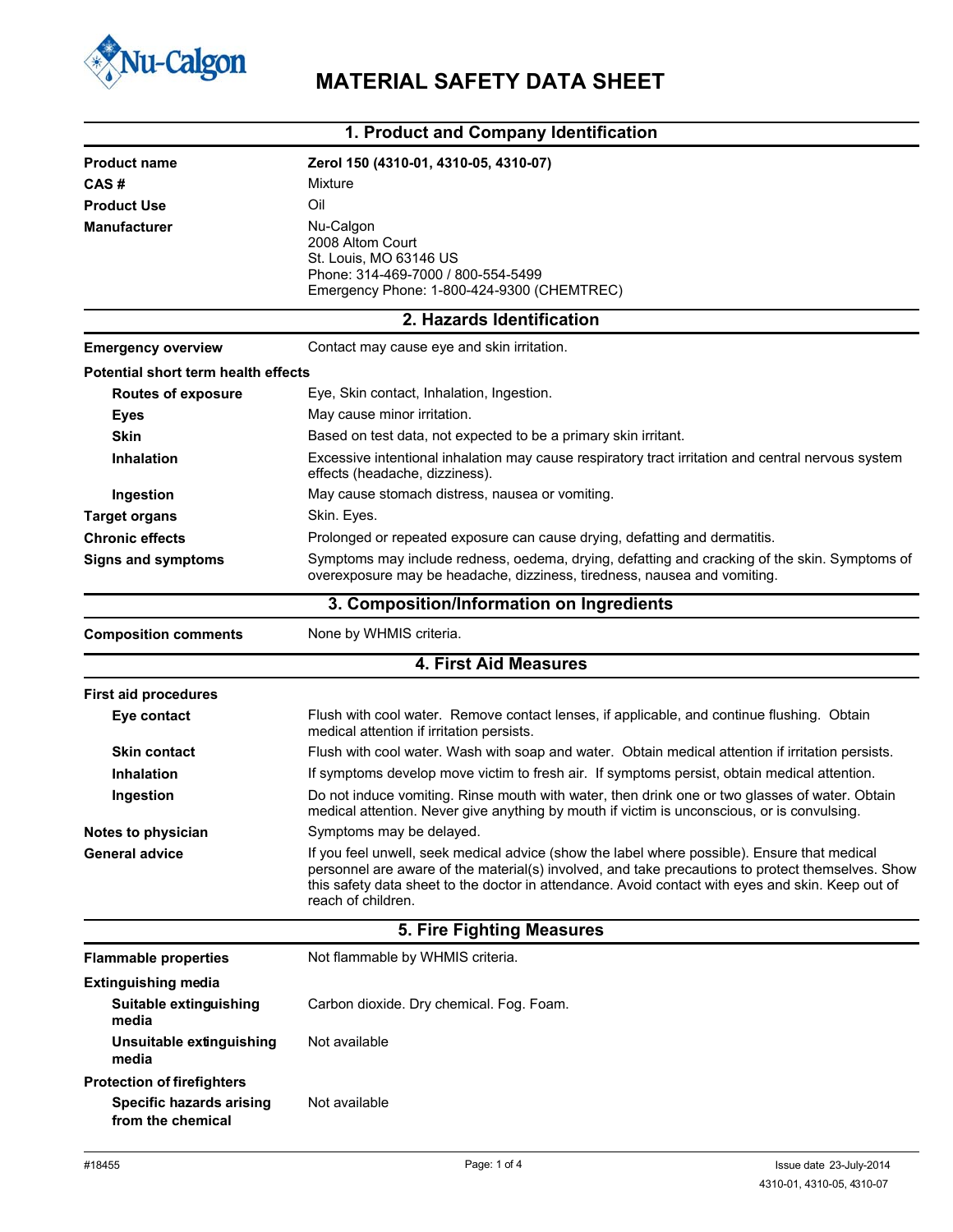| Protective equipment for<br>firefighters   | Firefighters should wear full protective clothing including self contained breathing apparatus.                                                                                                                                                                                                                                                          |  |  |  |  |  |
|--------------------------------------------|----------------------------------------------------------------------------------------------------------------------------------------------------------------------------------------------------------------------------------------------------------------------------------------------------------------------------------------------------------|--|--|--|--|--|
| <b>Hazardous combustion</b><br>products    | May include and are not limited to: Oxides of carbon.                                                                                                                                                                                                                                                                                                    |  |  |  |  |  |
| <b>Explosion data</b>                      |                                                                                                                                                                                                                                                                                                                                                          |  |  |  |  |  |
| <b>Sensitivity to mechanical</b><br>impact | Not available.                                                                                                                                                                                                                                                                                                                                           |  |  |  |  |  |
| <b>Sensitivity to static</b><br>discharge  | Not available.                                                                                                                                                                                                                                                                                                                                           |  |  |  |  |  |
| 6. Accidental Release Measures             |                                                                                                                                                                                                                                                                                                                                                          |  |  |  |  |  |
| <b>Personal precautions</b>                | Keep unnecessary personnel away. Do not touch or walk through spilled material. Do not touch<br>damaged containers or spilled material unless wearing appropriate protective clothing. Keep<br>people away from and upwind of spill/leak.                                                                                                                |  |  |  |  |  |
| <b>Environmental precautions</b>           | Do not discharge into lakes, streams, ponds or public waters.                                                                                                                                                                                                                                                                                            |  |  |  |  |  |
| <b>Methods for containment</b>             | Stop leak if you can do so without risk. Prevent entry into waterways, sewers, basements or<br>confined areas.                                                                                                                                                                                                                                           |  |  |  |  |  |
| Methods for cleaning up                    | Before attempting clean up, refer to hazard data given above. Small spills may be absorbed with<br>non-reactive absorbent and placed in suitable, covered, labelled containers. Prevent large spills<br>from entering sewers or waterways. Contact emergency services and supplier for advice. Never<br>return spills to original containers for re-use. |  |  |  |  |  |
| 7. Handling and Storage                    |                                                                                                                                                                                                                                                                                                                                                          |  |  |  |  |  |
| <b>Handling</b>                            | Ensure adequate ventilation.<br>Avoid contact with eyes, skin and clothing.<br>Use good industrial hygiene practices in handling this material.<br>When using do not eat or drink.<br>Wash hands before breaks and immediately after handling the product.                                                                                               |  |  |  |  |  |
| <b>Storage</b>                             | Keep out of reach of children. Store in a closed container away from incompatible materials.                                                                                                                                                                                                                                                             |  |  |  |  |  |
|                                            | 8. Exposure Controls/Personal Protection                                                                                                                                                                                                                                                                                                                 |  |  |  |  |  |
| <b>Exposure limits</b>                     | Not applicable.                                                                                                                                                                                                                                                                                                                                          |  |  |  |  |  |
| <b>Engineering controls</b>                | General ventilation normally adequate.                                                                                                                                                                                                                                                                                                                   |  |  |  |  |  |
| Personal protective equipment              |                                                                                                                                                                                                                                                                                                                                                          |  |  |  |  |  |
| <b>Eye/Face protection</b>                 | Safety glasses if eye contact is possible.                                                                                                                                                                                                                                                                                                               |  |  |  |  |  |
| <b>Hand protection</b>                     | Rubber gloves. Confirm with a reputable supplier first.                                                                                                                                                                                                                                                                                                  |  |  |  |  |  |
| Skin and body protection                   | As required by employer code.                                                                                                                                                                                                                                                                                                                            |  |  |  |  |  |
| <b>Respiratory protection</b>              | Where exposure guideline levels may be exceeded, use an approved NIOSH respirator. Avoid<br>breathing mists or vapours.                                                                                                                                                                                                                                  |  |  |  |  |  |
| <b>General hygiene</b><br>considerations   | Handle in accordance with good industrial hygiene and safety practices. When using do not eat or<br>drink. Wash hands before breaks and immediately after handling the product.                                                                                                                                                                          |  |  |  |  |  |
| 9. Physical and Chemical Properties        |                                                                                                                                                                                                                                                                                                                                                          |  |  |  |  |  |
| Appearance                                 | Clear                                                                                                                                                                                                                                                                                                                                                    |  |  |  |  |  |
| Colour                                     | Yellow                                                                                                                                                                                                                                                                                                                                                   |  |  |  |  |  |
| Form                                       | Liquid                                                                                                                                                                                                                                                                                                                                                   |  |  |  |  |  |
| Odour                                      | Odourless                                                                                                                                                                                                                                                                                                                                                |  |  |  |  |  |
| <b>Odour threshold</b>                     | Not available.                                                                                                                                                                                                                                                                                                                                           |  |  |  |  |  |
| <b>Physical state</b>                      | Liquid.                                                                                                                                                                                                                                                                                                                                                  |  |  |  |  |  |
| рH                                         | Not available                                                                                                                                                                                                                                                                                                                                            |  |  |  |  |  |
| <b>Freezing point</b>                      | Not available.                                                                                                                                                                                                                                                                                                                                           |  |  |  |  |  |
| <b>Boiling point</b>                       | $>$ 300 °C ( $>$ 572 °F)                                                                                                                                                                                                                                                                                                                                 |  |  |  |  |  |
| Pour point                                 | Not available.                                                                                                                                                                                                                                                                                                                                           |  |  |  |  |  |
| <b>Evaporation rate</b>                    | Not available                                                                                                                                                                                                                                                                                                                                            |  |  |  |  |  |
| <b>Flash point</b>                         | $>$ 150.0 °C ( $>$ 302.0 °F) Cleveland open cup                                                                                                                                                                                                                                                                                                          |  |  |  |  |  |
| Auto-ignition temperature                  | $>$ 340 °C ( $>$ 644 °F)                                                                                                                                                                                                                                                                                                                                 |  |  |  |  |  |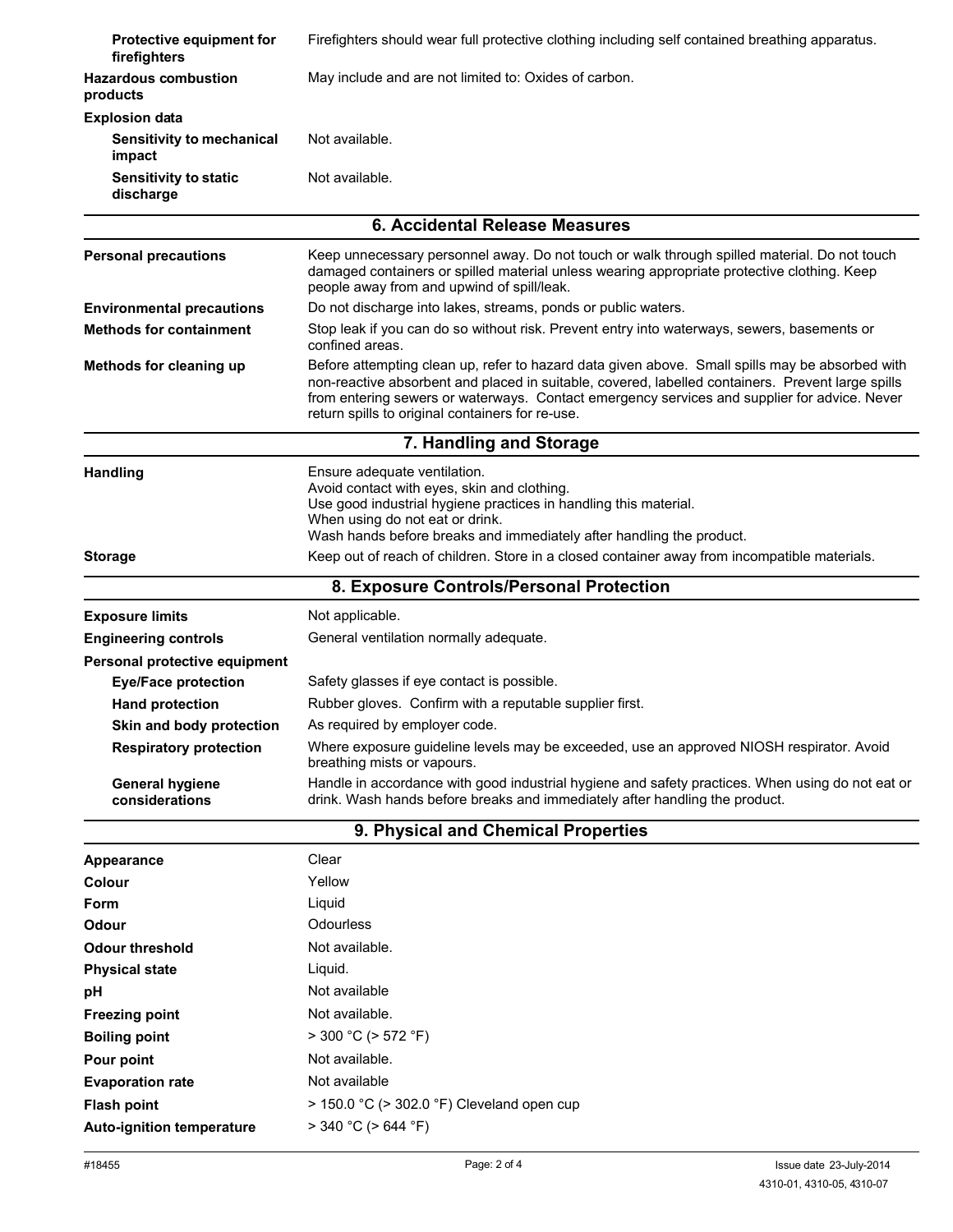| <b>Flammability Limits in Air,</b><br>Upper, % by Volume      | Not available                                                                                                                        |  |  |  |  |
|---------------------------------------------------------------|--------------------------------------------------------------------------------------------------------------------------------------|--|--|--|--|
| Flammability Limits in Air,<br>Lower, % by Volume             | Not available                                                                                                                        |  |  |  |  |
| <b>Heat of combustion</b>                                     | Not available.                                                                                                                       |  |  |  |  |
| Vapour pressure                                               | Not available.                                                                                                                       |  |  |  |  |
| <b>Vapour density</b>                                         | Not available                                                                                                                        |  |  |  |  |
| <b>Specific gravity</b>                                       | $0.86 - 0.88$                                                                                                                        |  |  |  |  |
| <b>Partition coefficient</b><br>(n-octanol/water)             | Not available.                                                                                                                       |  |  |  |  |
| <b>Solubility (Water)</b>                                     | Negligible                                                                                                                           |  |  |  |  |
| <b>Relative density</b>                                       | Not available.                                                                                                                       |  |  |  |  |
| <b>Viscosity</b>                                              | 26 - 31 cSt @ 40°C                                                                                                                   |  |  |  |  |
| <b>VOC</b>                                                    | Not available                                                                                                                        |  |  |  |  |
| <b>Percent volatile</b>                                       | Not available                                                                                                                        |  |  |  |  |
|                                                               | 10. Stability and Reactivity                                                                                                         |  |  |  |  |
| Reactivity                                                    | This product may react with strong oxidising agents.                                                                                 |  |  |  |  |
| <b>Possibility of hazardous</b><br>reactions                  | Hazardous polymerisation does not occur.                                                                                             |  |  |  |  |
| <b>Chemical stability</b>                                     | Stable under recommended storage conditions.                                                                                         |  |  |  |  |
| <b>Conditions to avoid</b>                                    | Do not mix with other chemicals.                                                                                                     |  |  |  |  |
| Incompatible materials                                        | Oxidizers.                                                                                                                           |  |  |  |  |
| <b>Hazardous decomposition</b><br>products                    | May include and are not limited to: Oxides of carbon.                                                                                |  |  |  |  |
|                                                               | 11. Toxicological Information                                                                                                        |  |  |  |  |
| <b>Effects of acute exposure</b>                              |                                                                                                                                      |  |  |  |  |
| Eye contact                                                   | May cause minor irritation.                                                                                                          |  |  |  |  |
| <b>Skin contact</b>                                           | Based on test data, not expected to be a primary skin irritant.                                                                      |  |  |  |  |
| <b>Inhalation</b>                                             | Excessive intentional inhalation may cause respiratory tract irritation and central nervous system<br>effects (headache, dizziness). |  |  |  |  |
| Ingestion                                                     | May cause stomach distress, nausea or vomiting.                                                                                      |  |  |  |  |
| <b>Sensitisation</b>                                          | Non-hazardous by WHMIS criteria.                                                                                                     |  |  |  |  |
| <b>Chronic effects</b>                                        | Non-hazardous by WHMIS criteria.                                                                                                     |  |  |  |  |
| Carcinogenicity                                               | Non-hazardous by WHMIS criteria.                                                                                                     |  |  |  |  |
| <b>Mutagenicity</b>                                           | Non-hazardous b y WHMIS criteria.                                                                                                    |  |  |  |  |
| <b>Reproductive effects</b>                                   | Non-hazardous b y WHMIS criteria.                                                                                                    |  |  |  |  |
| <b>Teratogenicity</b>                                         | Non-hazardous by WHMIS criteria.                                                                                                     |  |  |  |  |
| <b>Name of Toxicologically</b><br><b>Synergistic Products</b> | Not available.                                                                                                                       |  |  |  |  |

## **12. Ecological Information**

| <b>Ecotoxicity</b>                        | Not avai lable. |
|-------------------------------------------|-----------------|
| degradability<br><b>Persistence and</b>   | Not avai lable. |
| Bioaccumulation/accumulation              | Not available   |
| <b>Mobility in environmental</b><br>media | Not available.  |
| <b>Environmental effects</b>              | Not available.  |
| <b>Aquatic toxicity</b>                   | Not available.  |
| <b>Partition coefficient</b>              | Not available.  |
| <b>Chemical fate information</b>          | Not available.  |